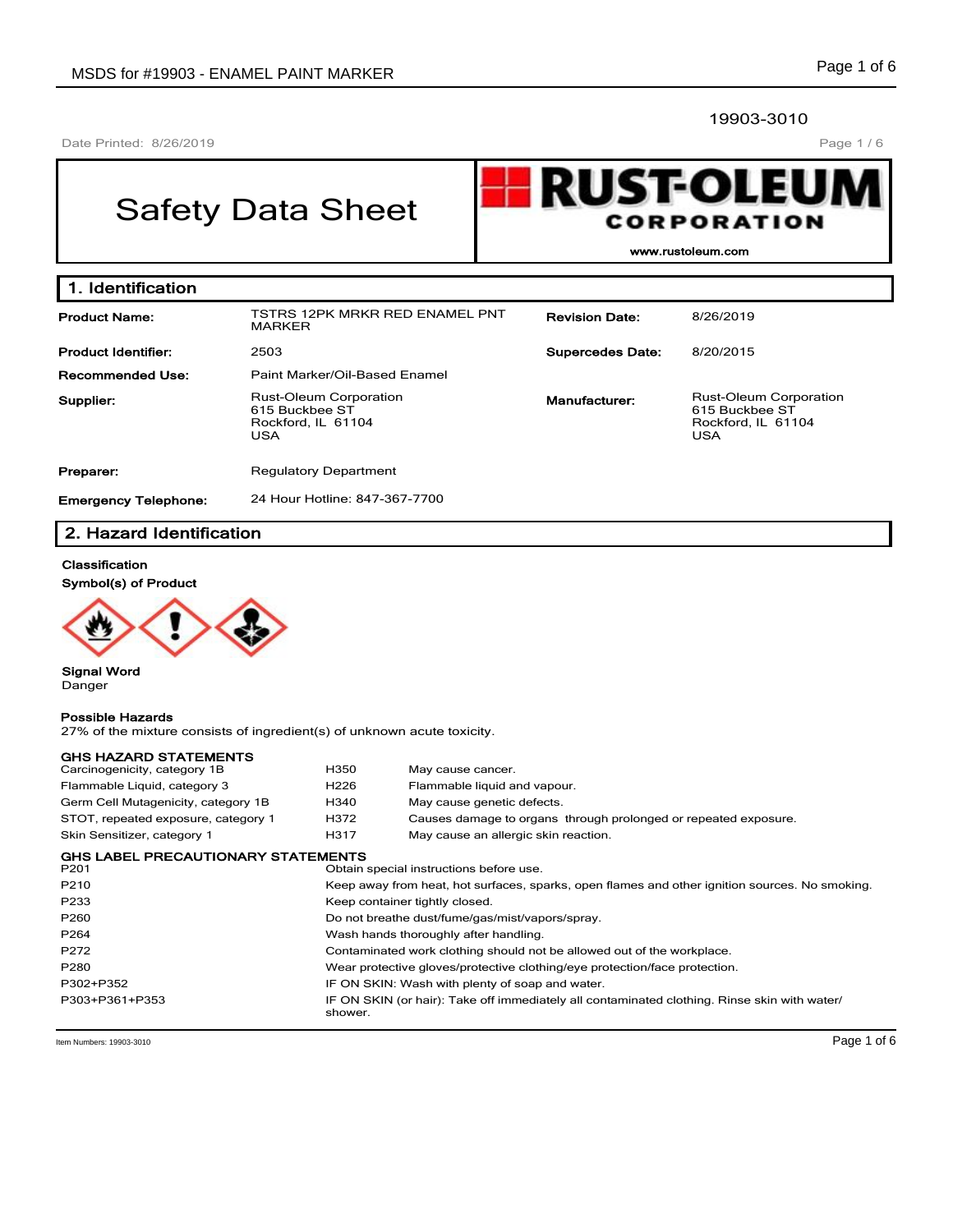| Date Printed: 8/26/2019                 | Page $2/6$                                                                                            |
|-----------------------------------------|-------------------------------------------------------------------------------------------------------|
| P308+P313                               | IF exposed or concerned: Get medical advice/attention.                                                |
| P314                                    | Get medical advice/attention if you feel unwell.                                                      |
| P321                                    | For specific treatment see label                                                                      |
| P333+P313                               | If skin irritation or rash occurs: Get medical advice/attention.                                      |
| P370+P378                               | In case of fire: Use alcohol film forming foam, carbon dioxide, dry chemical, dry sand to extinguish. |
| P403+P235                               | Store in a well-ventilated place. Keep cool.                                                          |
| P405                                    | Store locked up.                                                                                      |
| P <sub>501</sub>                        | Dispose of contents/container in accordance with local, regional and national regulations.            |
| <b>GHS SDS PRECAUTIONARY STATEMENTS</b> |                                                                                                       |
| P240                                    | Ground/bond container and receiving equipment.                                                        |
| P <sub>241</sub>                        | Use explosion-proof electrical/ventilating/lighting/equipment.                                        |
| P242                                    | Use only non-sparking tools.                                                                          |
| P243                                    | Take precautionary measures against static discharge.                                                 |
| P270                                    | Do not eat, drink or smoke when using this product.                                                   |
| P363                                    | Wash contaminated clothing before reuse.                                                              |

## **3. Composition / Information On Ingredients**

#### **HAZARDOUS SUBSTANCES**

| <b>Chemical Name</b>                   | CAS-No.        | <b>Wt.%</b><br>Range | <b>GHS Symbols</b>    | <b>GHS Statements</b> |
|----------------------------------------|----------------|----------------------|-----------------------|-----------------------|
| <b>Hydrotreated Light Distillate</b>   | 64742-47-8     | 25-50                | GHS08                 | H304                  |
| <b>Mineral Spirits</b>                 | 64742-88-7     | $10 - 25$            | GHS08                 | H304-372              |
| Naphtha, Petroleum, Hydrotreated Light | 64742-49-0     | $10 - 25$            | GHS08                 | H304                  |
| Naphtha, Hydrotreated Heavy            | 64742-48-9     | $1.0 - 2.5$          | GHS08                 | H304-340-350          |
| Xylenes (o-, m-, p- isomers)           | 1330-20-7      | $1.0 - 2.5$          | GHS02-GHS07           | H226-315-319-332      |
| Octane                                 | 111-65-9       | $0.1 - 1.0$          | GHS02-GHS07-<br>GHS08 | H225-304-315-336      |
| Ethylbenzene                           | $100 - 41 - 4$ | $0.1 - 1.0$          | GHS02-GHS07-<br>GHS08 | H225-304-332-351-373  |
| Methyl Ethyl Ketoxime                  | $96 - 29 - 7$  | $0.1 - 1.0$          | GHS05-GHS06           | H302-312-317-318-331  |

## **4. First-Aid Measures**

**FIRST AID - EYE CONTACT:** Immediately flush eyes with plenty of water for at least 15 minutes holding eyelids open. Get medical attention. Do NOT allow rubbing of eyes or keeping eyes closed.

**FIRST AID - SKIN CONTACT:** Wash skin with soap and water. Remove contaminated clothing. Get medical attention if irritation develops or persists.

**FIRST AID - INHALATION:** Remove to fresh air. If not breathing, give artificial respiration. If breathing is difficult, give oxygen. Get immediate medical attention. Do NOT use mouth-to-mouth resuscitation. If you experience difficulty in breathing, leave the area to obtain fresh air. If continued difficulty is experienced, get medical assistance immediately.

**FIRST AID - INGESTION:** Aspiration hazard: Do not induce vomiting or give anything by mouth because this material can enter the lungs and cause severe lung damage. Get immediate medical attention. If swallowed, get medical attention.

## **5. Fire-Fighting Measures**

**EXTINGUISHING MEDIA:** Alcohol Film Forming Foam, Carbon Dioxide, Dry Chemical, Dry Sand, Water Fog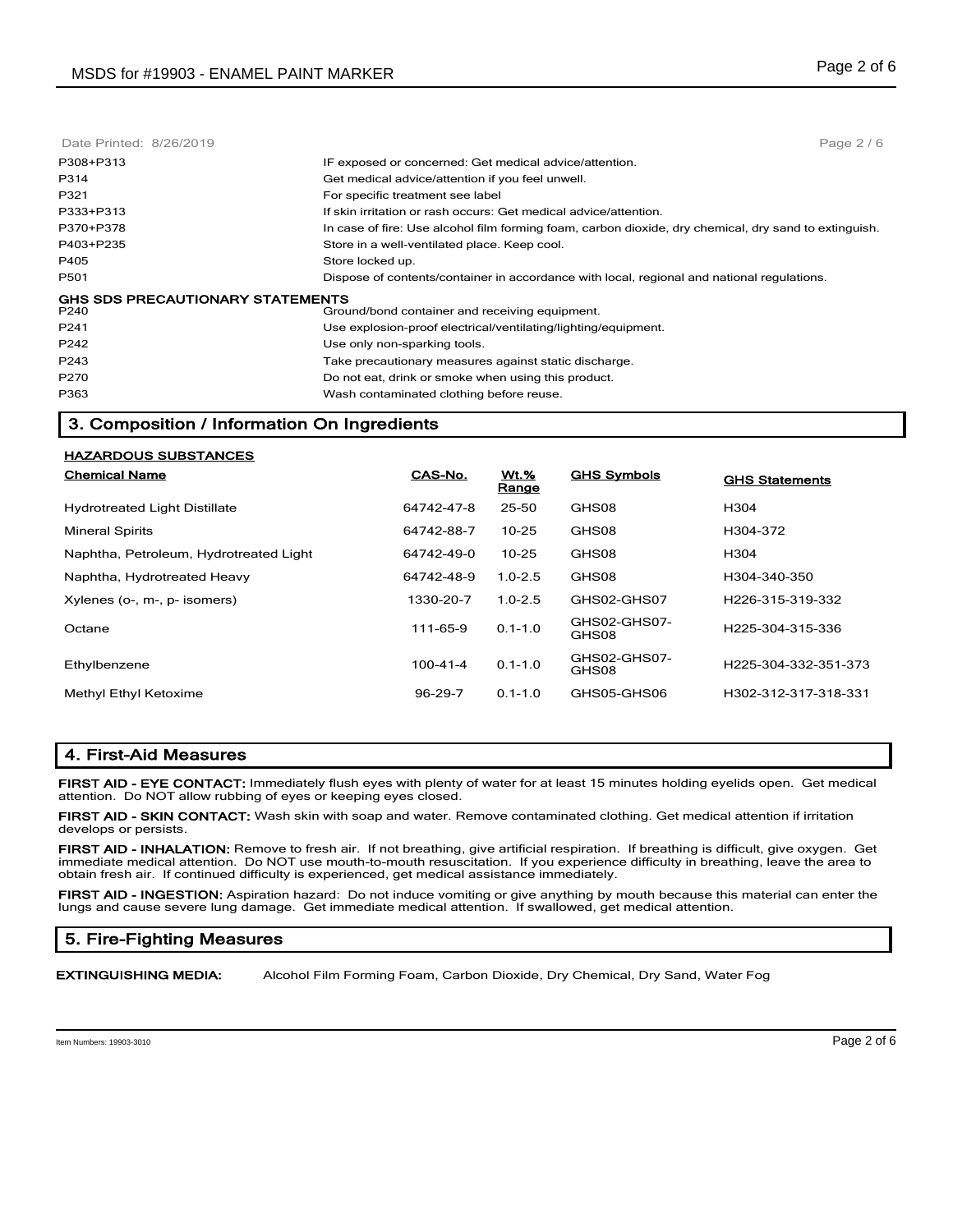#### Date Printed: 8/26/2019

Page 3 / 6

**UNUSUAL FIRE AND EXPLOSION HAZARDS:** Closed containers may explode when exposed to extreme heat due to buildup of steam. Keep containers tightly closed. Isolate from heat, electrical equipment, sparks and open flame. No unusual fire or explosion hazards noted.

**SPECIAL FIREFIGHTING PROCEDURES:** Water may be used to cool closed containers to prevent pressure buildup and possible autoignition or explosion. Evacuate area and fight fire from a safe distance. Use water spray to keep fire-exposed containers cool. Containers may explode when heated.

**Special Fire and Explosion Hazard (Combustible Dust):** No Information

#### **6. Accidental Release Measures**

**STEPS TO BE TAKEN IF MATERIAL IS RELEASED OR SPILLED:** Remove all sources of ignition, ventilate area and remove with inert absorbent and non-sparking tools. Dispose of according to local, state (provincial) and federal regulations. Do not incinerate closed containers. Ventilate area, isolate spilled material, and remove with inert absorbent. Dispose of contaminated absorbent, container, and unused contents in accordance with local, state, and federal regulations.

# **7. Handling and Storage**

**HANDLING:** Wash thoroughly after handling. Wash hands before eating. Remove contaminated clothing and launder before reuse. Use only with adequate ventilation. Follow all SDS and label precautions even after container is emptied because it may retain product residues. Avoid breathing fumes, vapors, or mist. Avoid contact with eyes, skin and clothing.

**STORAGE:** Store in a dry, well ventilated place. Keep container tightly closed when not in use. Keep containers tightly closed. Isolate from heat, electrical equipment, sparks and open flame. Do not store above 120 ° F. Store large quantities in buildings designed and protected for storage of NFPA Class II combustible liquids. Keep away from heat, sparks, flame and sources of ignition. Avoid excess heat. Product should be stored in tightly sealed containers and protected from heat, moisture, and foreign materials.

**Advice on Safe Handling of Combustible Dust:** No Information

## **8. Exposure Controls / Personal Protection**

| <b>Chemical Name</b>                             | CAS-No.    | Weight %<br>Less Than | <b>ACGIH TLV-</b><br>TWA | <b>ACGIH TLV-</b><br><b>STEL</b> | <b>OSHA PEL-TWA</b> | <b>OSHA PEL-</b><br><b>CEILING</b> |
|--------------------------------------------------|------------|-----------------------|--------------------------|----------------------------------|---------------------|------------------------------------|
| <b>Hydrotreated Light Distillate</b>             | 64742-47-8 | 35.0                  | N.E.                     | N.E.                             | N.E.                | N.E.                               |
| <b>Mineral Spirits</b>                           | 64742-88-7 | 15.0                  | N.E.                     | N.E.                             | N.E.                | N.E.                               |
| Naphtha, Petroleum,<br><b>Hydrotreated Light</b> | 64742-49-0 | 15.0                  | N.E.                     | N.E.                             | N.E.                | N.E.                               |
| Naphtha, Hydrotreated Heavy                      | 64742-48-9 | 5.0                   | N.E.                     | N.E.                             | N.E.                | N.E.                               |
| Xylenes (o-, m-, p- isomers)                     | 1330-20-7  | 5.0                   | $100$ ppm                | $150$ ppm                        | $100$ ppm           | N.E.                               |
| Octane                                           | 111-65-9   | 1.0                   | $300$ ppm                | N.E.                             | 500 ppm             | N.E.                               |
| Ethylbenzene                                     | 100-41-4   | 1.0                   | 20 ppm                   | N.E.                             | 100 ppm             | N.E.                               |
| Methyl Ethyl Ketoxime                            | 96-29-7    | 1.0                   | 10 ppm                   | N.E.                             | N.E.                | N.E.                               |

#### **PERSONAL PROTECTION**

**ENGINEERING CONTROLS:** Use process enclosures, local exhaust ventilation, or other engineering controls to control airborne levels below recommended exposure limits. Prevent build-up of vapors by opening all doors and windows to achieve crossventilation.

**RESPIRATORY PROTECTION:** A respiratory protection program that meets OSHA 1910.134 and ANSI Z88.2 requirements must be followed whenever workplace conditions warrant a respirator's use. A NIOSH/MSHA approved air purifying respirator with an organic vapor cartridge or canister may be permissible under certain circumstances where airborne concentrations are expected to exceed exposure limits.

Protection provided by air purifying respirators is limited. Use a positive pressure air supplied respirator if there is any potential for an uncontrolled release, exposure levels are not known, or in any other circumstances where air purifying respirators may not provide adequate protection.

**SKIN PROTECTION:** Use gloves to prevent prolonged skin contact. Nitrile or Neoprene gloves may afford adequate skin protection.

**EYE PROTECTION:** Use safety eyewear designed to protect against splash of liquids.

**OTHER PROTECTIVE EQUIPMENT:** Refer to safety supervisor or industrial hygienist for further guidance regarding types of personal protective equipment and their applications.

**HYGIENIC PRACTICES:** Wash thoroughly with soap and water before eating, drinking or smoking. Remove contaminated clothing immediately and launder before reuse.

**Engineering Measures for Combustible Dust:** No Information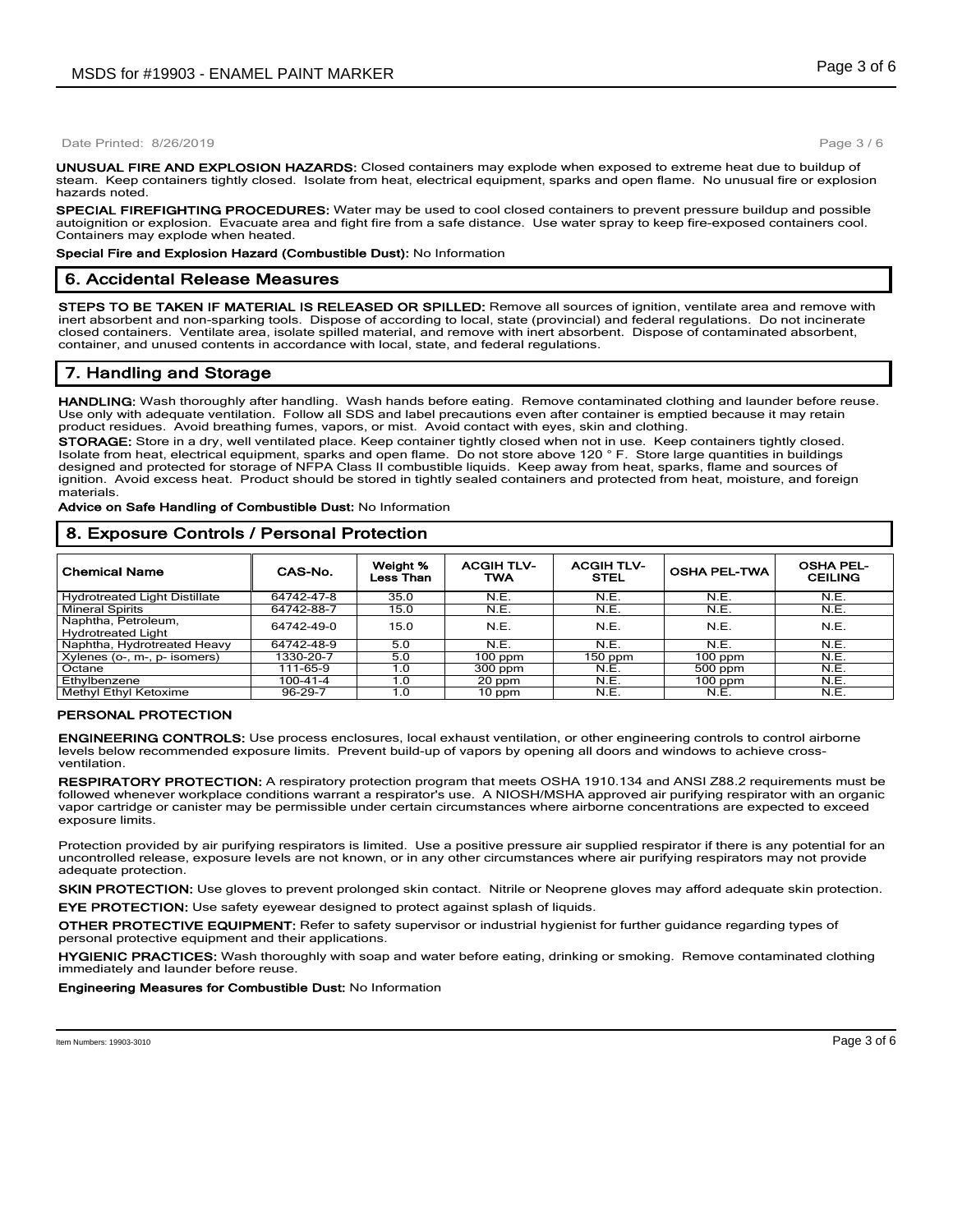#### Date Printed: 8/26/2019

#### **9. Physical and Chemical Properties**

| Appearance:              | Liguid                     | <b>Physical State:</b>            | Liguid      |
|--------------------------|----------------------------|-----------------------------------|-------------|
| Odor:                    | Solvent Like               | <b>Odor Threshold:</b>            | N.E.        |
| <b>Specific Gravity:</b> | 0.881                      | pH:                               | N.A.        |
| Freeze Point, °C:        | N.D.                       | <b>Viscosity:</b>                 | N.D.        |
| Solubility in Water:     | Negligible                 | Partition Coefficient, n-octanol/ | N.D.        |
| Decompostion Temp., °C:  | N.D.                       | water:                            |             |
| Boiling Range, °C:       | 246 - 537                  | <b>Explosive Limits, vol%:</b>    | $0.9 - 7.6$ |
| Flammability:            | <b>Supports Combustion</b> | Flash Point. °C:                  | 25          |
| <b>Evaporation Rate:</b> | Slower than Ether          | Auto-ignition Temp., °C:          | N.D.        |
| Vapor Density:           | Heavier than Air           | Vapor Pressure:                   | N.D.        |
|                          |                            |                                   |             |

(See "Other information" Section for abbreviation legend)

## **10. Stability and Reactivity**

**CONDITIONS TO AVOID:** Avoid temperatures above 120°F (49°C). Avoid all possible sources of ignition.

**INCOMPATIBILITY:** Incompatible with strong oxidizing agents, strong acids and strong alkalies.

**HAZARDOUS DECOMPOSITION:** By open flame, carbon monoxide and carbon dioxide. When heated to decomposition, it emits acrid smoke and irritating fumes. Contains solvents which may form carbon monoxide, carbon dioxide, and formaldehyde.

**HAZARDOUS POLYMERIZATION:** Will not occur under normal conditions.

**STABILITY:** This product is stable under normal storage conditions.

## **11. Toxicological Information**

**EFFECTS OF OVEREXPOSURE - EYE CONTACT:** Causes Serious Eye Irritation

**EFFECTS OF OVEREXPOSURE - SKIN CONTACT:** Causes skin irritation. Allergic reactions are possible.

**EFFECTS OF OVEREXPOSURE - INHALATION:** Harmful if inhaled. High gas, vapor, mist or dust concentrations may be harmful if inhaled. Avoid breathing fumes, spray, vapors, or mist. High vapor concentrations are irritating to the eyes, nose, throat and lungs. Prolonged or excessive inhalation may cause respiratory tract irritation.

#### **EFFECTS OF OVEREXPOSURE - INGESTION:** Harmful if swallowed.

**EFFECTS OF OVEREXPOSURE - CHRONIC HAZARDS:** High concentrations may lead to central nervous system effects (drowsiness, dizziness, nausea, headaches, paralysis, and blurred vision) and/or damage. Reports have associated repeated and prolonged occupational overexposure to solvents with permanent brain and nervous system damage. Overexposure to xylene in laboratory animals has been associated with liver abnormalities, kidney, lung, spleen, eye and blood damage as well as reproductive disorders. Effects in humans, due to chronic overexposure, have included liver, cardiac abnormalities and nervous system damage. IARC lists Ethylbenzene as a possible human carcinogen (group 2B).

**PRIMARY ROUTE(S) OF ENTRY:** Eye Contact, Ingestion, Inhalation, Skin Absorption, Skin Contact

# **ACUTE TOXICITY VALUES**

|            | The acute effects of this product have not been tested. Data on individual components are tabulated below: |                  |                    |                 |
|------------|------------------------------------------------------------------------------------------------------------|------------------|--------------------|-----------------|
| CAS-No.    | <b>Chemical Name</b>                                                                                       | Oral LD50        | <b>Dermal LD50</b> | Vapor LC50      |
| 64742-47-8 | <b>Hydrotreated Light Distillate</b>                                                                       | >5000 mg/kg Rat  | >2000 mg/kg Rabbit | >5000 mg/L Rat  |
| 64742-88-7 | <b>Mineral Spirits</b>                                                                                     | >19789 mg/kg Rat | >3000 mg/kg Rabbit | 4951 mg/L Rat   |
| 64742-49-0 | Naphtha, Petroleum, Hydrotreated Light                                                                     | >5000 mg/kg Rat  | >3160 mg/kg Rabbit | >4951 mg/L Rat  |
| 64742-48-9 | Naphtha, Hydrotreated Heavy                                                                                | >6000 mg/kg Rat  | >3160 mg/kg Rabbit | N F             |
| 1330-20-7  | Xylenes (o-, m-, p- isomers)                                                                               | 3500 mg/kg Rat   | >4350 mg/kg Rabbit | 29.08 mg/L Rat  |
| 111-65-9   | Octane                                                                                                     | N.E.             | N F                | >23.36 mg/L Rat |
| 100-41-4   | Ethylbenzene                                                                                               | 3500 mg/kg Rat   | 15400 mg/kg Rabbit | 17.4 mg/L Rat   |
| 96-29-7    | Methyl Ethyl Ketoxime                                                                                      | 930 mg/kg Rat    | 1100 mg/kg Rabbit  | >4.83 mg/L Rat  |

N.E. - Not Established

## **12. Ecological Information**

**ECOLOGICAL INFORMATION:** Product is a mixture of listed components.

## **13. Disposal Information**

Page 4 / 6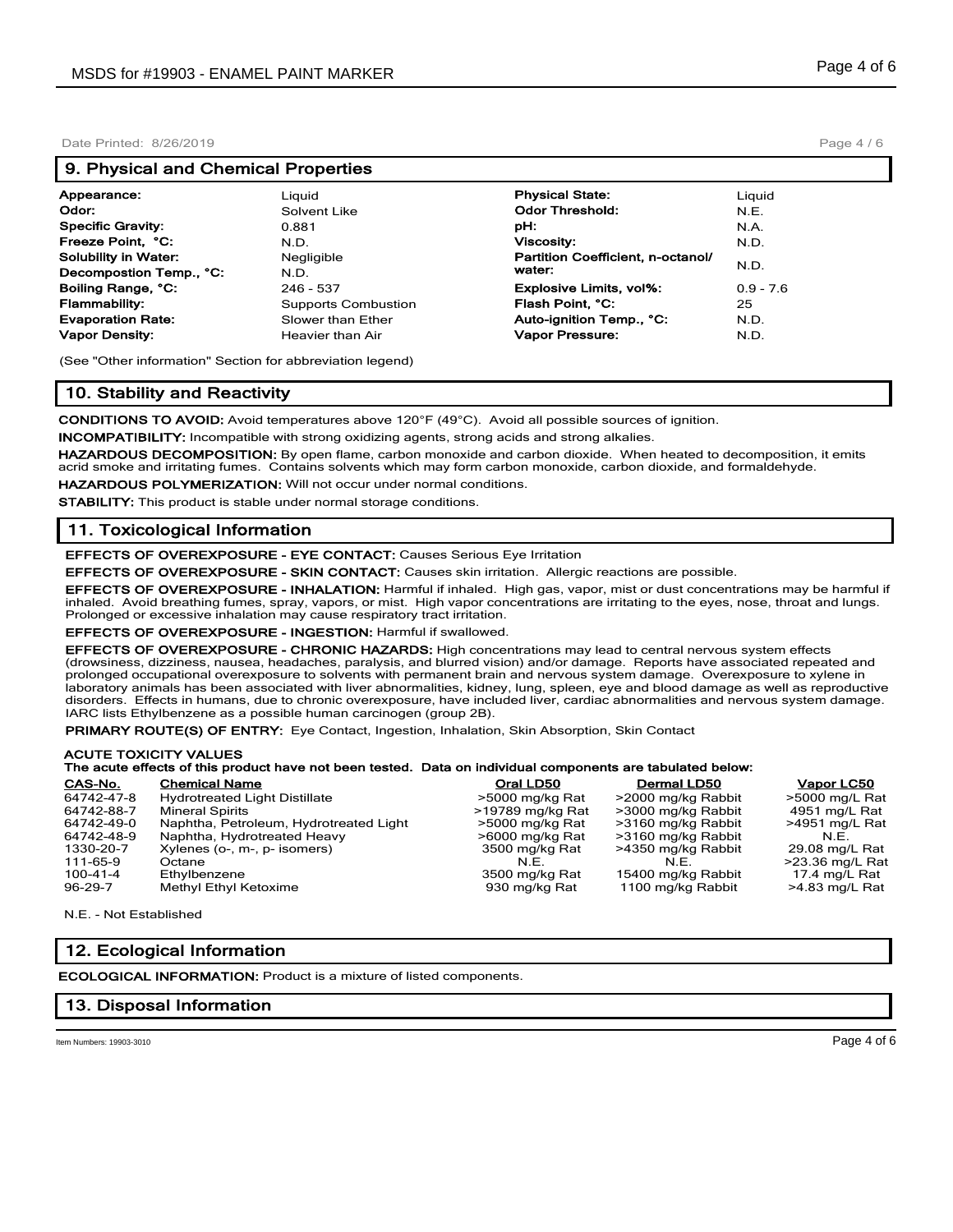Page 5 / 6

**DISPOSAL INFORMATION:** Do not incinerate closed containers. Dispose of material in accordance to local, state, and federal regulations and ordinances.

| 14. Transport Information    |                                                |                      |            |                                                |  |  |
|------------------------------|------------------------------------------------|----------------------|------------|------------------------------------------------|--|--|
|                              | Domestic (USDOT)                               | International (IMDG) | Air (IATA) | <b>TDG</b> (Canada)                            |  |  |
| <b>UN Number:</b>            | N.A.                                           | 1263                 | 1263       | N.A.                                           |  |  |
| <b>Proper Shipping Name:</b> | Paint Products in<br><b>Limited Quantities</b> | Paint                | Paint      | Paint Products in<br><b>Limited Quantities</b> |  |  |
| <b>Hazard Class:</b>         | N.A.                                           | 3                    | 3          | N.A.                                           |  |  |
| <b>Packing Group:</b>        | N.A.                                           | Ш                    | Ш          | N.A.                                           |  |  |
| <b>Limited Quantity:</b>     | Yes                                            | Yes                  | Yes        | Yes                                            |  |  |

## **15. Regulatory Information**

## **U.S. Federal Regulations:**

#### **CERCLA - SARA Hazard Category**

This product has been reviewed according to the EPA 'Hazard Categories' promulgated under Sections 311 and 312 of the Superfund Amendment and Reauthorization Act of 1986 (SARA Title III) and is considered, under applicable definitions, to meet the following categories:

Flammable (gases, aerosols, liquids, or solids), Carcinogenicity, Respiratory or Skin Sensitization, Specific target organ toxicity (single or repeated exposure), Germ cell mutagenicity

#### **Sara Section 313:**

This product contains the following substances subject to the reporting requirements of Section 313 of Title III of the Superfund Amendment and Reauthorization Act of 1986 and 40 CFR part 372:

| <b>Chemical Name</b>         | CAS-No.   |
|------------------------------|-----------|
| Xylenes (o-, m-, p- isomers) | 1330-20-7 |
| Ethylbenzene                 | 100-41-4  |

#### **Toxic Substances Control Act:**

This product contains the following chemical substances subject to the reporting requirements of TSCA 12(b) if exported from the United States:

No TSCA 12(b) components exist in this product.

## **U.S. State Regulations:**

## **California Proposition 65:**

**WARNING:** Cancer and Reproductive Harm - www.P65Warnings.ca.gov.